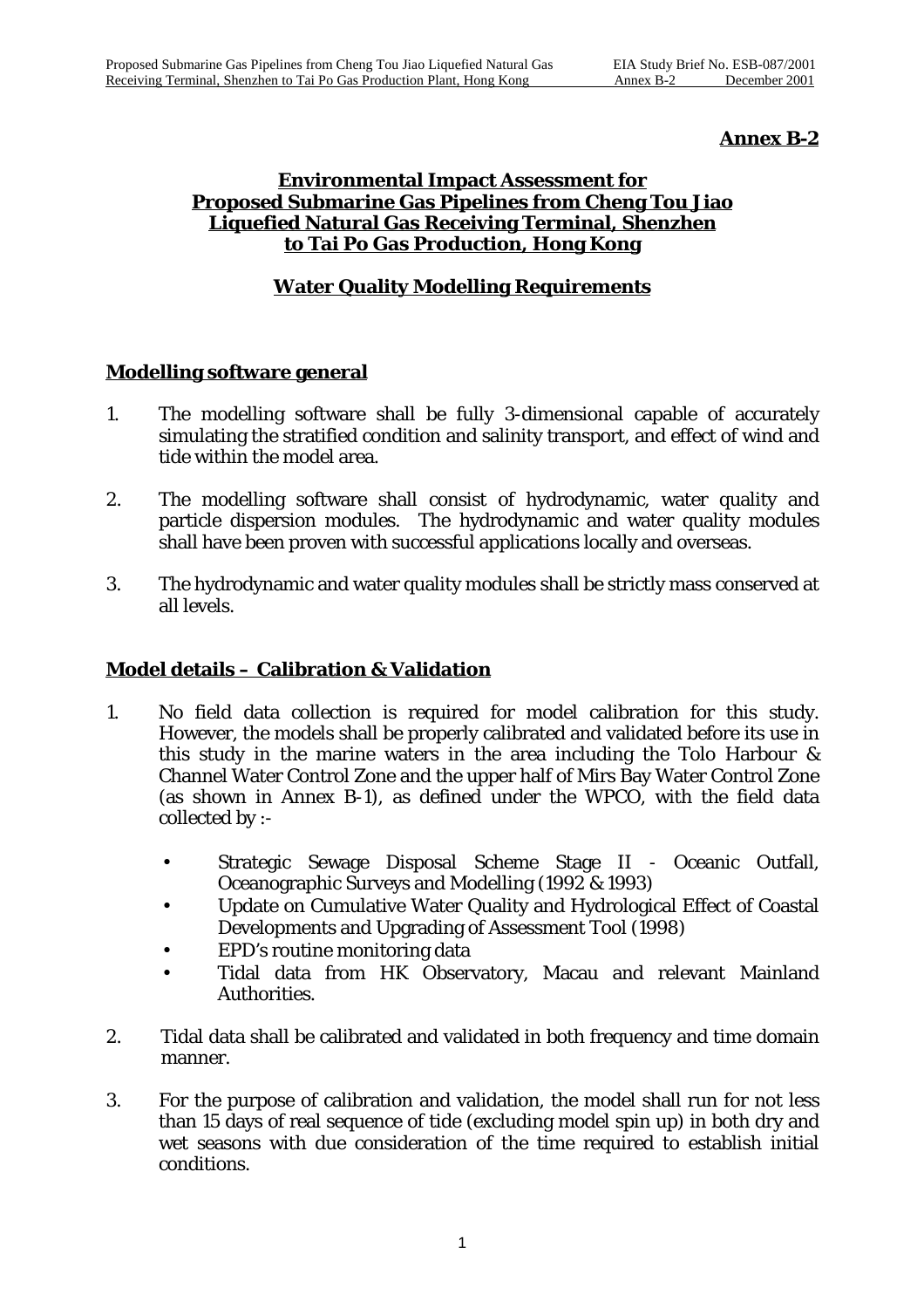#### 4. In general the hydrodynamic models shall be calibrated to the following criteria:

|           | Criteria                              | Level of fitness<br>with field data |
|-----------|---------------------------------------|-------------------------------------|
|           | tidal elevation (root mean square)    | $< 8\%$                             |
| $\bullet$ | maxi. phase error at HW and LW        | < 20 minutes                        |
| $\bullet$ | maxi. current speed deviation         | $< 30 \%$                           |
|           | maximum phase error at peak speed     | $<$ 20 minutes                      |
|           | maximum direction error at peak speed | $<$ 15 degrees                      |
|           | maximum salinity deviation            | $< 2.5$ ppt                         |

## **Model details – Simulation**

- 1. The suspended solids model for assessing impacts of sediment loss due to marine works shall incorporate the processes of settling, deposition and erosion. Contaminant release and DO depletion during dredging / jetting and dumping shall be simulated by the model.
- 2. The water quality modeling results shall be qualitatively explainable, and any identifiable trend and variations in water quality shall be reproduced by the model. The water quality model shall be able to simulate and take account of the interaction of dissolved oxygen, phytoplankton, organic and inorganic nitrogen, phosphorus, silicate, BOD, temperature, suspended solids, air-water exchange, contaminant release of dredged / jetted and disposal material, and benthic processes. It shall also be able to simulate salinity and *E.* Coli. Salinity results simulated by hydrodynamic models and water quality models shall be demonstrated to be consistent.
- 3. The models shall at least cover the Hong Kong waters, the Pearl Esturary and the Lema Channel to incorporate all major influences on hydrodynamic and water quality. A fine grid model can be used for detailed assessment of this study. It shall cover at least the Tolo Harbour & Channel Water Control Zone and the upper half of Mirs Bay Water Control Zone (as shown in Annex B-1) as defined under the WPCO.
- 4. In general, grid size at the area affected by the Project shall be less than 400 m in open waters and less than 75 m around sensitive receivers. The grid schematisation shall be agreed with the Director. All models shall either be dynamically linked to a far field model or form part of a larger model by gradual grid refinement.

#### **Modelling assessment**

1. Scenarios to be assessed shall cover all phases of development being considered. Corresponding pollution load generated from dredging / jetting works, bathymetry and coastline shall be adopted in the model set up.